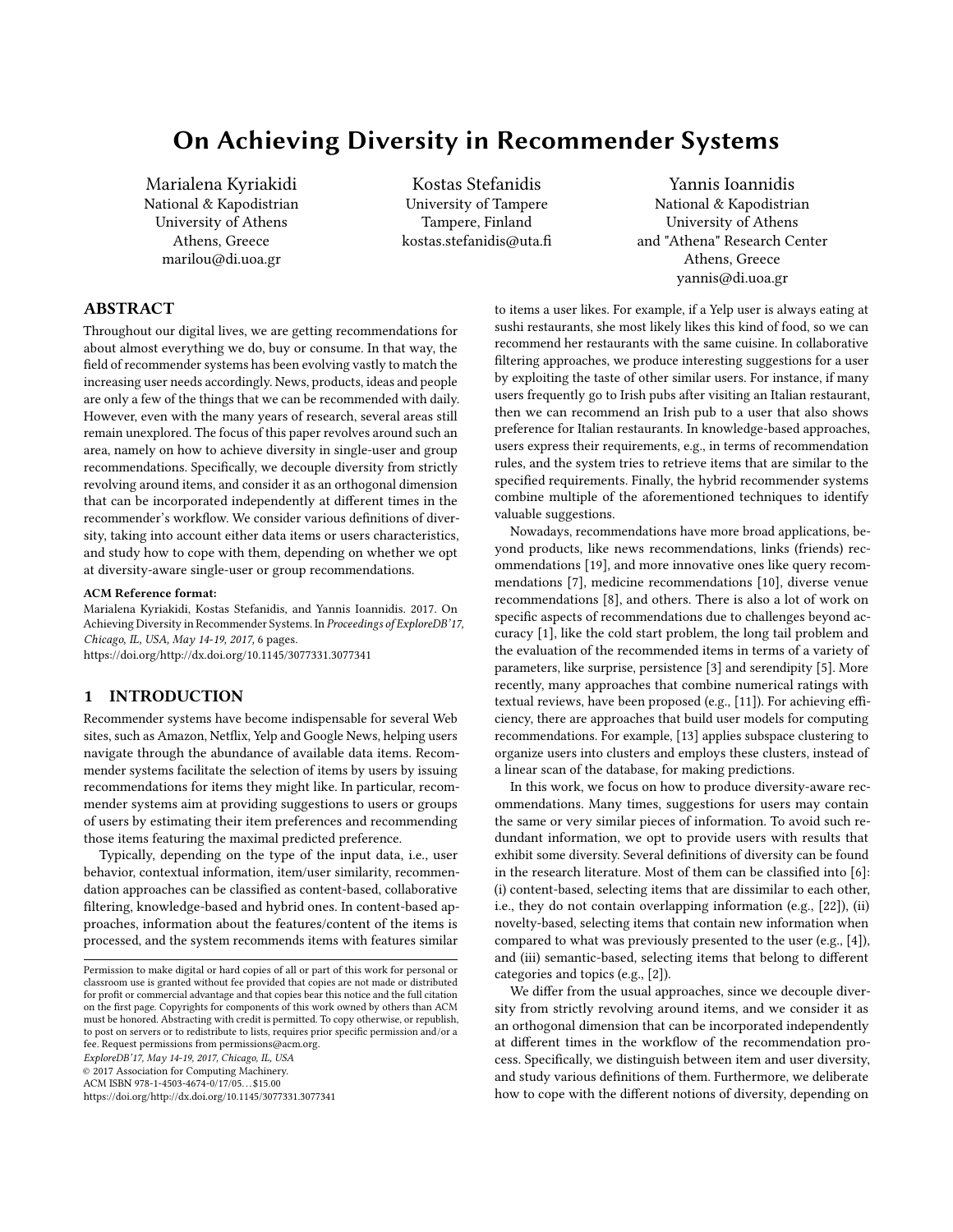<span id="page-1-0"></span>

Figure 1: A diversity-aware recommender system.

whether we opt at diverse single-user or group recommendations. Figure [1](#page-1-0) shows the general architecture of our diversity-aware recommender system.

The rest of the paper is organized as follows. Section [2](#page-1-1) presents the basics of recommendations. Section [3](#page-1-2) explores various ways for defining diversity between data items, and users. Section [4](#page-2-0) focuses on how to identify diverse single-user recommendations, while Section [5](#page-3-0) introduces diverse group recommendations. Section [6](#page-4-0) concludes the paper and presents future work.

#### <span id="page-1-1"></span>2 PRELIMINARIES

Assume a recommender system, where I is the set of items to be rated and U is the set of users in the system. A user  $u \in U$  might rate an item  $i \in I$  with a score *rating* $(u, i)$ , e.g., in [1, 5]. Typically, the cardinality of the item set  $I$  is high and users rate only a few items. The subset of users that rated an item  $i \in I$  is denoted by  $U(i)$ , while the subset of items rated by a user  $u \in U$  is denoted by  $I(u)$ .

Typically recommender systems try to estimate a utility function in order to predict the user's preference score for the unrated items, which we will refer to as  $relevance(u, i), u \in U, i \in I$ .

## <span id="page-1-2"></span>3 DIVERSITY

In general, the problem of selecting a set of diverse things can be defined as follows. Given a set of  $n$  things and a budget  $k$  on the number of the diverse things to be selected, locate a subset of k things among the  $n$  available ones, such that, the diversity of the  $k$ things is maximized.

In this section, we explore various ways for computing the diversity between things. We distinguish things between the main entities that appear in a recommender system, namely, items and users. Figure [2](#page-1-3) summarizes the various options in each entity.

#### 3.1 Item Diversity

Many times, the data items that appear in a list of suggestions for users contain very similar pieces of information. To avoid such redundant information, we can provide to users results that exhibit

<span id="page-1-3"></span>

Figure 2: Diversity types.

some diversity. We consider two different approaches for quantifying diversity, namely, a content-based approach and a ratings-based approach.

The main process in the content-based approach, is to select items that are dissimilar to each other, i.e., they do not contain overlapping information (e.g., [\[18\]](#page-5-14)). For quantifying the overlap between two data items, we can use a simple and relatively fast to compute measure that provides a good indication of the overlapping content of the two recommendations. Specifically, we use a Jaccardlike definition of distance, which measures dissimilarity between the content of the items. That is, given two data items  $i_x$  and  $i_y$ , consisting of the tokens  $V$  and  $W$  respectively, the diversity between  $i_x$  and  $i_y$  is:

<span id="page-1-4"></span>
$$
div(i_x, i_y) = 1 - \frac{V \cap W}{V \cup W}.
$$
 (1)  
The content-based approach focuses only on the items content

for achieving diversity. Given that many times the description of a data item is poor or not available, we focus as well on a different notion of diversity that exploits the set of users gave ratings for particular items. We call this approach ratings-based approach.

Specifically, the main idea is that, given two data items  $i_x$  and  $i_y$ , the more overlap they have in their set of users that rated those items, i.e.,  $U(i_x)$  and  $U(i_y)$ , the more similar they are with each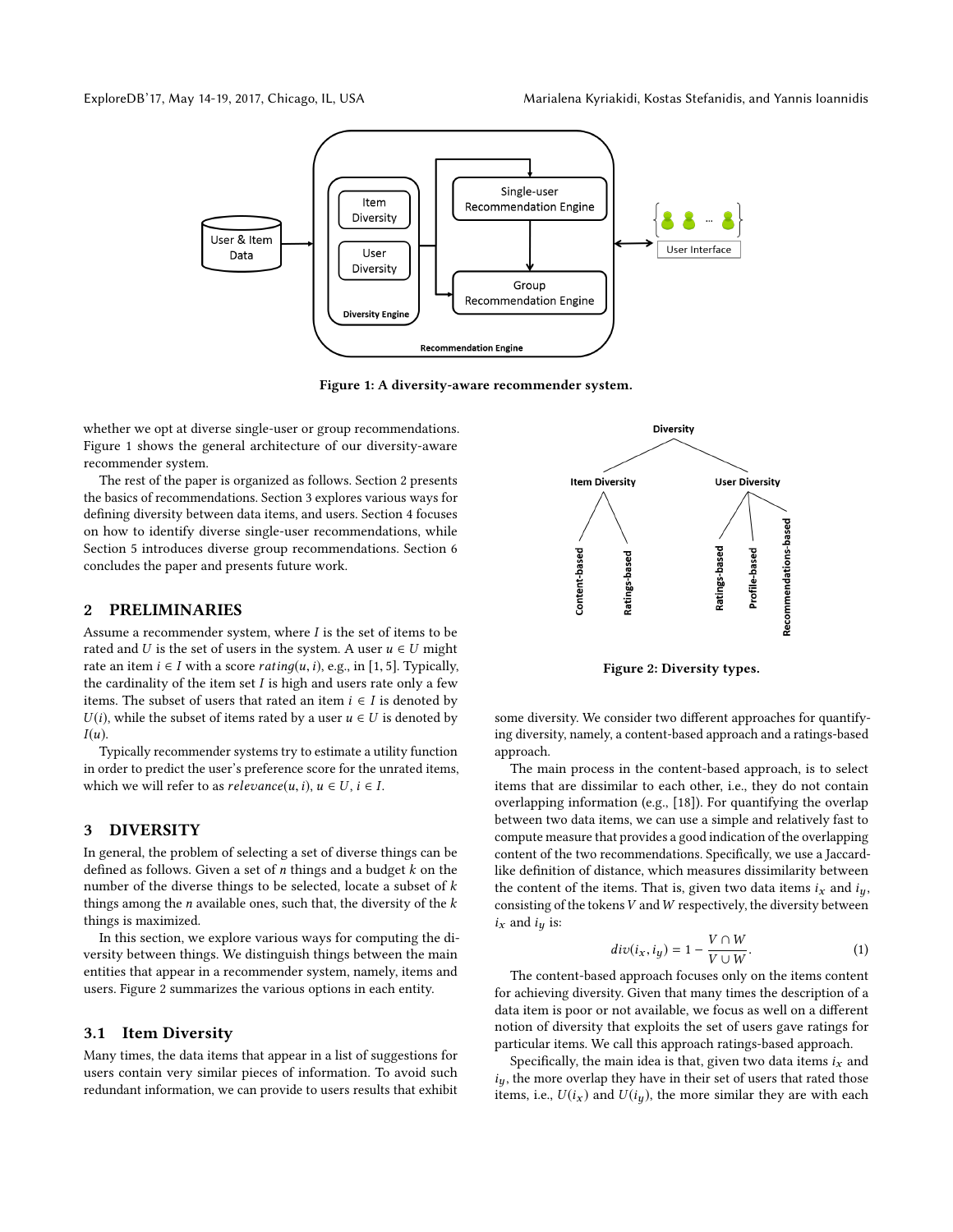On Achieving Diversity in Recommender Systems ExploreDB'17, May 14-19, 2017, Chicago, IL, USA

other. That is, diversification can be fulfilled by identifying data items with small intersection between  $U(i_x)$  and  $U(i_y)$ .

Then, given two items  $i_x$ ,  $i_y$ , their diversity is defined as follows:

$$
div(i_x, i_y) = 1 - \frac{|U(i_x) \cap U(i_y)|}{|U(i_x) \cup U(i_y)|}
$$
 (2)

To measure the overall diversity of a set of items, we define their set diversity based on their diversity from each other. A number of different definitions for set diversity have been proposed in the context of recommender systems; here we model diversity as the average distance of all pairs of elements in the set [\[22\]](#page-5-11).

Definition 3.1 (Set Diversity). Given a set B of k items,  $B = \{i_1, \ldots, i_k\}$ , set diversity of B is: the set diversity of  $B$  is:

$$
diversity(B) = \frac{\sum_{x=1}^{k} \sum_{y>x}^{k} div(i_x, iy)}{(k-1)k/2}.
$$

#### 3.2 User Diversity

In this section, we focus on defining diversity between users. Abstractly speaking, different definitions can be employed depending on the available data. Namely, we can measure the diversity between two users based on their ratings in a recommender system, on their profiles' content, or even based on the recommendations received in their previous interactions with the system.

When explicit user interactions with items, i.e., ratings, are available, the diversity between two users  $u_x$ ,  $u_y \in U$  can be computed as:

$$
div(u_x, u_y) = 1 - simU(u_x, u_y),
$$

where  $simU(u_x, u_y)$  can be, for example, the Pearson correlation. Pearson correlation is a measure that is widely used for computing similarities between users in recommender systems. It actually measures the linear dependence between two users  $u_x$  and  $u_y$ : it has a value between +1 and −1, where +1 is total positive linear correlation, 0 is no linear correlation and −1 is total negative linear correlation.

$$
simU(u_x, u_y) =
$$
  

$$
\frac{\sum_{i \in I'} (r(u_x, i) - \mu_{u_x})(r(u_y, i) - \mu_{u_y})}{\sqrt{\sum_{i \in I'} (r(u_x, i) - \mu_{u_x})^2} \sqrt{\sum_{i \in I'} (r(u_y, i) - \mu_{u_y})^2}},
$$

where  $r(u_x, i)$  is an abbreviation for *rating* $(u_x, i)$ ,  $\mu_{u_x}$  is the mean of  $u_x$ 's ratings, and  $I' = I(u_x) \cap I(u_y)$ of  $u_x$ 's ratings, and  $I' = I(u_x) \cap I(u_y)$ .<br>The intuition behind this type of

The intuition behind this type of diversity definition, is that when users rate differently the same items, they can be considered diverse.

Alternatively, in a content-like approach, users interests, or profiles, can be represented as structured, unstructured or semistructured data. In structured profiles, there is a small number of attributes, each profile is described by the same set of attributes, and there is a known set of values that the attributes may have. Unlike structured profiles, in unstructured profiles, there are no attribute names with well-defined values. In between, in semi-structured profiles, there are some attributes with a set of restricted values and some free-text fields. A common approach to deal with free text (fields) is to convert the text to a structured representation, in which each token may be viewed as an attribute with an integer value indicating the number of times the token appears in the text. In a

more sophisticated approach, each token can be associated with a tf-idf value,  $v(t, d)$ , that is, for a token t in a text d, a function of: the frequency of  $t$  in  $d$ , the number of texts containing  $t$ , and the total number of texts. The intuition behind tf-idf is that the tokens with the highest values occur more often in that text than in other texts, and therefore are more important. In this scenario,  $simU(u_x, u_y)$ can be evaluated as the cosine similarity of the vectors representing the profiles of  $u_x$  and  $u_y$ , respectively.

A different way to measure diversity between users is to look at the outcome of the personalization process. As an example, consider that we can compare the recommendation lists that are produced for each user by the recommender engine. Different measures can be applied depending on whether we care only for the actual suggestions or for cases in which the ranking of the suggestions is important as well. In particular, given the recommendation lists  $A_{u_x}$ and  $A_{u_y}$  for the users  $u_x$  and  $u_y$ , their diversity can be measured by:

$$
div(u_x, u_y) = 1 - \frac{A_{u_x} \cap A_{u_y}}{A_{u_x} \cup A_{u_y}}.
$$

 $A_{u_x} \cup A_{u_y}$ <br>When focusing on a more detailed evaluation of the distance between the suggestions computed for two users, we can take also into account the position of each item in the recommendation list, and use the Kendall tau metric. According to it, for each pair of items  $(i, j)$  in the lists  $A_{u_x}$  and  $A_{u_y}$ , if i and j are in the same order<br>in both lists, there is a penalty equal to 0. If i and j are in the in both lists, there is a penalty equal to 0. If  $i$  and  $j$  are in the opposite order, then let penalty be 1. Finally, there is a penalty  $p$  for cases in which one element does not appear in a list. The diversity between the users, in this case, is equal to the distance between their corresponding recommendation lists, i.e., equal to the summation of the penalties of all pairs.

Overall, among the many possible combinations of  $k$  users in a group G, the most diverse users are selected as follows.

<span id="page-2-1"></span>Definition 3.2 (k-Diverse Users). Given a user group  $G = \{u_1, \ldots, u_n\}$ , the k most diverse users of G is the set  $C^*$  for which:

$$
C^* = \underset{C \subseteq G}{\text{argmax}} \, diversity(C),
$$
  

$$
|C| = k
$$

where

$$
diversity(C) = \frac{\sum_{x=1}^{n} \sum_{y>x}^{n} div(u_x, u_y)}{(k-1)k/2}
$$

#### <span id="page-2-0"></span>4 DIVERSE RECOMMENDATIONS

Recommender systems aim at giving recommendations to users by estimating their data item preferences and suggesting those items featuring the maximal predicted preference. In this section, we focus on how to identify single-user recommendations and on how to extend our definitions in order to define diversity-aware single-user recommendations.

#### 4.1 Single-user Recommendations

A common way for producing recommendations for a user  $u_x$ , is to predict the missing ratings of all items  $i$  for  $u_x$ , using the previous ratings of  $i$  given by users similar to  $u_x$ . This method is called user-based collaborative filtering [\[17\]](#page-5-15). Similar users are located via a similarity function sim $U(u_x, u_y)$  that evaluates the proximity between  $u_x, u_y \in U$  by considering their shared dimensions. We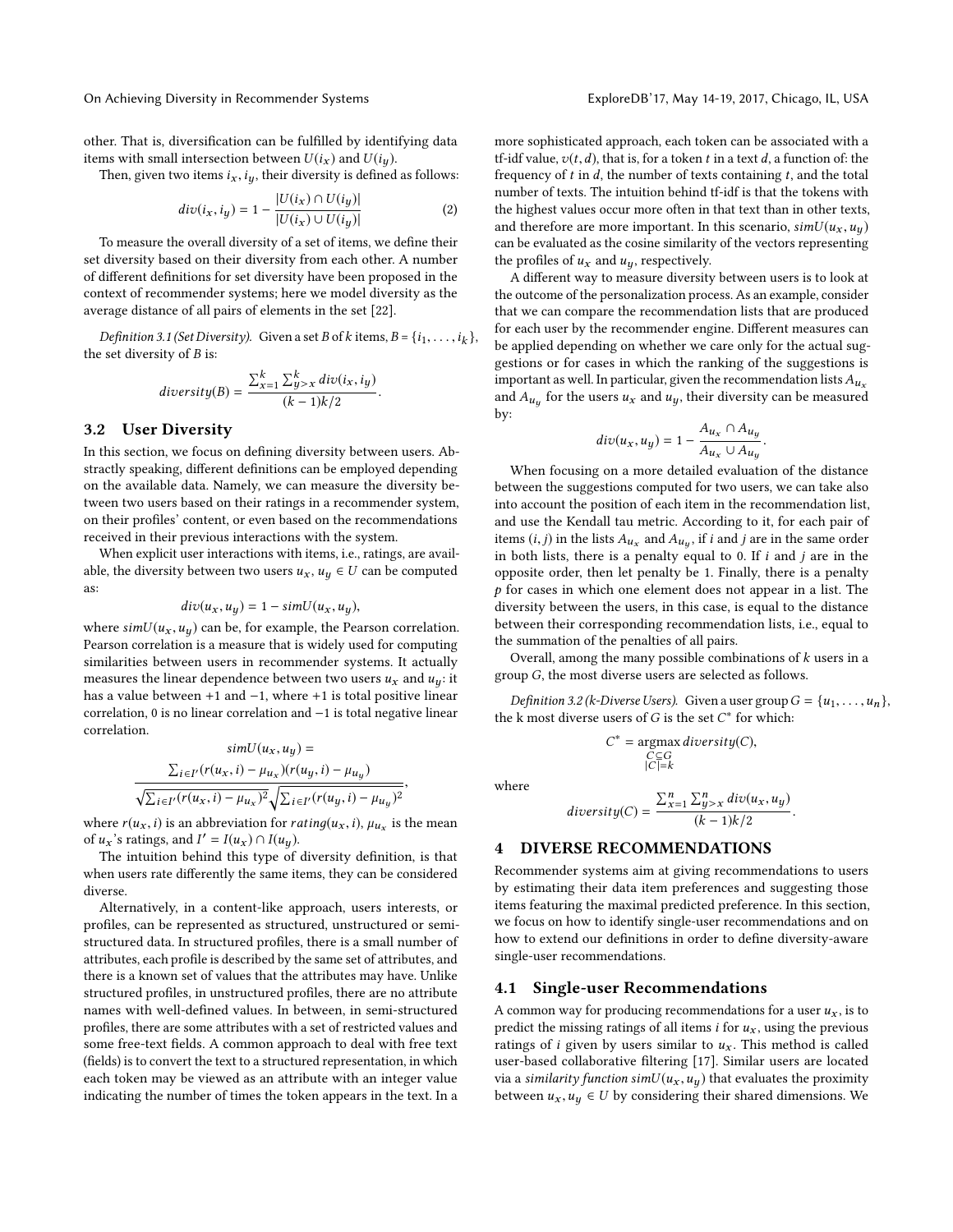use  $F_{u_x}$  to denote the set of the most similar users to  $u_x$ , hereafter, referred to as the *friends* of  $u_x$ .

Definition 4.1 (Friends). Let U be a set of users. The friends  $F_{u_x}$ ,<br>a user  $u_x \in U$  consists of all those users  $u_y \in U$  which are similar of a user  $u_x \in U$  consists of all those users  $u_y \in U$ , which are similar to  $u_x$  w.r.t. a similarity function  $simU(u_x, u_y)$  and a threshold  $\delta$ , i.e.,  $F_{u_x} = \{u_y \in U : \text{sim}U(u_x, u_y) \ge \delta\}.$ 

Overall, given a user  $u_x$ , his friends  $F_{u_x}$  and a similarity measure  $u^U$  for computing similarities between users if  $u$ , has expressed simU for computing similarities between users, if  $u_x$  has expressed no preference for an item *i*, the relevance of *i* for  $u_x$  is estimated as:

$$
relevance(u_x, i) = \frac{\sum_{u_y \in (F_{u_x} \cap U(i))} simU(u_x, u_y) \cdot rating(u_y, i)}{\sum_{u_y \in (F_{u_x} \cap U(i))} simU(u_x, u_y)}.
$$

Item-based collaborative filtering resembles the general process of the user-based collaborative filtering approach. However, the basic idea here is to compute similarities between data items, instead of users, based on a function  $simI(i_x, i_y)$ , in order to make predictions. Specifically, to compute the relevance of an item  $i_x$  for a user u, we first locate the most similar items to  $i_x$ , say  $S_{i_x}$ , with recover to the ratings given to them by the users in  $II$ respect to the ratings given to them by the users in  $U$ .

Overall, given an item  $i_x$  and its most similar items  $S_{i_x}$ , the relevance of  $i_x$  for  $u$  is estimated as:

$$
relevance(u, i_x) = \frac{\sum_{i_y \in (S_{i_x} \cap I(u))} simI(i_x, i_y) rating(u, i_y)}{\sum_{i_y \in (S_{i_x} \cap I(u))} simI(i_x, i_y)}
$$

,

where  $simI(i_x, i_y) = 1 - div(i_x, i_y)$ .

In both cases, after estimating the relevance scores of all unrated user items for a user  $u_x$ , the items  $A_{u_x}$  with the top-*m* relevance scores are recommended to  $u_x$ .

Differently, we can totally ignore the user ratings and produce recommendations by analyzing the descriptions of the items, so as to identify those items that are of particular interest to the users [\[15\]](#page-5-16). Similar to user profiles, data items can be represented as structured data, unstructured data or semi-structured data. The goal of the recommender here is to identify the items that are the most similar to the user's profile, via, for example, a cosine similarity function between vectors that represent data descriptions and user profiles. Therefore, as in the case of recommendations computed based on user ratings, the list  $A_{u_x}$  with the top-m most closely related items to the profile of  $u_x$  are recommended to him.

## <span id="page-3-1"></span>4.2 Diversity-aware Single-user Recommendations

Usually, suggestions for users contain very similar pieces of information. To avoid such redundant information, we opt to provide users with results that exhibit some diversity. The main way for doing so, is to select items that are dissimilar to each other, i.e., they do not contain overlapping information, e.g., by exploiting Equation [1.](#page-1-4)

Given that many times the items descriptions are not available, we use also a different definition of diversity that exploits the set of users that contribute towards producing the relevance scores of particular items. Specifically, given two different recommended items, the more overlap they have in their set of users employed for computing the relevance scores of the items, referred to as the contributors of the items, the more similar they are with each other. This way, diversification can be fulfilled by identifying data items ranked highly in a list  $A_{u_x}$  for a user  $u_x$ , but their intersection in their contributors is small. A similar notion of diversity, used for their contributors is small. A similar notion of diversity, used for providing recommendations explanations, is given in [\[20\]](#page-5-17).

Formally, the contributors of an item i for a user u are defined as follows:

Definition 4.2 (Contributors). Let u be a user in U with friends  $F_u$ . The contributors of an item  $i \in A_u$  are defined as the set of users in  $F_u$  that have rated *i*.

$$
contributes(u, i) = F_u \cap U(i).
$$

Interestingly, for the collaborative filtering scenario, we do not need any detailed descriptions about data items for computing diverse recommendations, which is very useful, since many times, especially in social networks, we have only partial descriptions about data items.

Next, based on the notion of contributors, we update Equation [1](#page-1-4) so as to take into account the contributors of two data items, in order to compute their diversity.

Overall, for a user  $u_x$ , among the many possible combinations of k data items in his list of recommendations  $A_{u_x}$ , we choose the<br>one with the most diverse items. That is, the k recommendations one with the most diverse items. That is, the  $k$  recommendations for  $u_x$  are selected according to the following definition:

Definition 4.3 (k-Diverse Recommendations). Given a user  $u_x$  and a set of *n* recommendations  $A_{u_x}$ , the k-diverse recommendations for *u* is the set  $R^*$  for which: for  $u_x$  is the set  $B^*$  for which:

$$
B^* = \underset{|B|=k}{\operatorname{argmax}} \, diversity(B).
$$

## <span id="page-3-0"></span>5 DIVERSE GROUP RECOMMENDATIONS

Recently, group recommendations that make recommendations to groups of users instead of single users, have received considerable attention. In this section, we broaden ideas used for computing group recommendations in order to consider the notion of diversity as well.

#### 5.1 Group Recommendations

Since recommendations are typically personalized, different users are presented with different suggestions. However, there are cases where a group of people participates in a single activity. For instance, visiting a restaurant or a tourist attraction, watching a movie or a TV program and selecting a holiday destination are examples of recommendations well suited for groups of people. For this reason, recently, there are methods for group recommendations, trying to satisfy the preferences of all the group members. These methods can be classified into two approaches [\[9\]](#page-5-18). The first approach creates a joint profile for all users in the group and provides the group with recommendations computed with respect to this joint profile (e.g., [\[21\]](#page-5-19)). The second approach aggregates the recommendations of all users in the group into a single recommendation list (e.g., [\[12,](#page-5-20) [16\]](#page-5-21)).

Our work on group recommendations follows the second approach, since it is more flexible [\[9,](#page-5-18) [14\]](#page-5-22) and, typically, offers opportunities for improvements in terms of efficiency. This way, our goal is to first estimate the relevance scores of the unrated items for each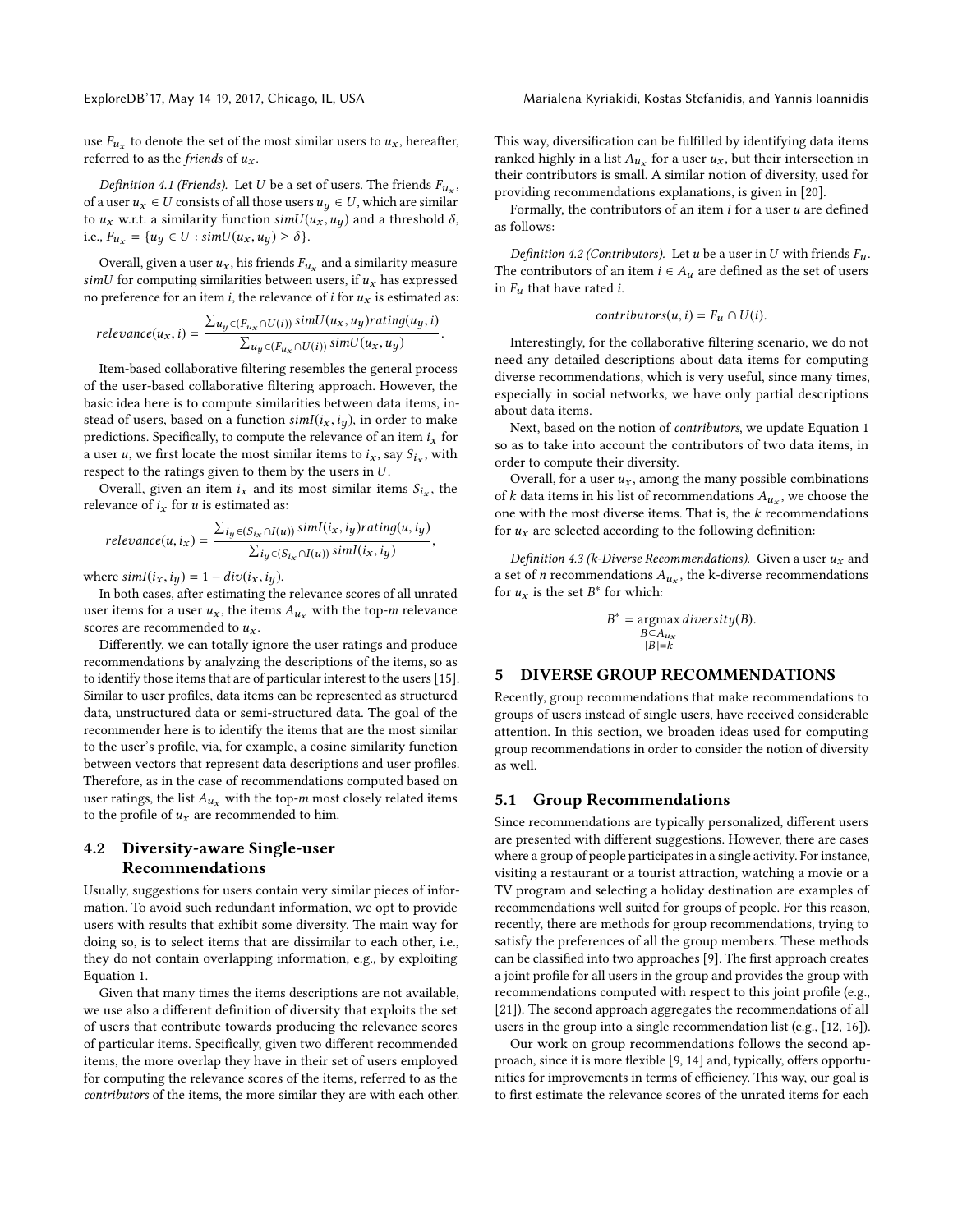user in the group, and then, aggregate these predictions to compute the suggestions for the group.

Definition 5.1. Let  $U$  be a set of users and  $I$  be a set of items. Given a group of users  $G, G \subseteq U$ , the group relevance of an item  $i \in I$  for G, such that,  $\forall u \in G$ ,  $\exists$ rating $(u, i)$ , is:

$$
relevance(G, i) = Aggr_{u \in G}(relevance(u, i))
$$

As in [\[12\]](#page-5-20), we consider three different designs regarding the aggregation method Aggr: (i) the least misery design, capturing cases where strong user preferences act as a veto (e.g., do not recommend steakhouses to a group when a member is vegetarian), (ii) the fair design, capturing more democratic cases where the majority of the group members is satisfied, and (iii) the most optimistic design, capturing cases where the more satisfied member of the group acts as the most influential one (e.g., recommend a movie to a group when a member is highly interested in it and the rest have reasonable satisfaction). In the least misery (resp., most optimistic) design, the predicted relevance score of an item for the group is equal to the minimum (resp., maximum) relevance score of the item scores of the members of the group, while the fair design, that assumes equal importance among all group members, returns the average score.

## 5.2 Diversity-aware Group Recommendations

Given a restriction k on the number of suggestions to be presented to the group, our goal here is to focus on the diversity-aware aggregation of the recommendations lists that were computed separately, for each user in the group. In particular, we would like to provide the group with  $p$  data items that as a whole cover many of the group members preferences and exhibit low redundancy. To achieve this, we resort to the following procedure that offers us the flexibility of fine-tuning the importance between the coverage of the users preferences and the diversity in selecting the top-p items.

For a group  $G = \{u_1, \ldots, u_n\}$ , we use  $A_{u_1}, \ldots, A_{u_n}$  to denote the sets of single-user recommendations computed for the users  $u_1, \ldots, u_n$ . We want all users to contribute to the top-p group recommendations. The number of suggestions offered by a user  $u_i$  is<br>contured by a function  $f(i)$ , Among the many possible combinacaptured by a function  $f(i)$ . Among the many possible combinations of the  $p$  data items that satisfy the constraints imposed by  $f$ , we choose the one with the most diverse items. Next, we define the top-k diverse group recommendations.

Definition 5.2. (p-Diverse Group Recommendations). Given a group  $G = \{u_1, \ldots, u_n\}$  and the set  $A_G = \{A_{u_1}, \ldots, A_{u_n}\}$ , where  $A_i$  is the set of recommendations for  $u_i \in G$ , the n-diverse group  $\mu_{\text{F}} = \sum_{i=1}^{n} \sum_{i=1}^{n} \sum_{j=1}^{n} \sum_{j=1}^{n} \sum_{j=1}^{n} \sum_{j=1}^{n} \sum_{j=1}^{n} \sum_{j=1}^{n} \sum_{j=1}^{n} \sum_{j=1}^{n} \sum_{j=1}^{n} \sum_{j=1}^{n} \sum_{j=1}^{n} \sum_{j=1}^{n} \sum_{j=1}^{n} \sum_{j=1}^{n} \sum_{j=1}^{n} \sum_{j=1}^{n} \sum_{j=1}^{n} \sum_{j=1}^{n} \sum_{j=1}^{n} \$ recommendations for G is the set  $S^*$  for which:

$$
S^* = \underset{S \subseteq \bigcup_{i=1}^n A_{u_i}}{\text{argmax}} \text{diversity}(S),
$$
  

$$
|S| = p
$$

such that,  $A_{u_i}$  contributes  $f(i)$  data items to  $S^*$ ,  $1 \le i \le n$ , with  $\nabla^n$  $\sum_{i=1}^{n} f(i) = p.$ 

Alternatively, we can work with the diversity-aware single-user recommendation lists of the users in the group (as defined in Section [4.2\)](#page-3-1). Such approach can potentially increase the diversity of the produced suggestions, leading at the same time to a resulting set with lower overall relevance.

We use the function  $f$  as a parameter for tuning the numbers of suggestions each user contributes to the recommendations list of the group. For scenarios in which fairness is of high importance, group members equally contributes data items to the top-k set of recommendations. However, many times, in real life scenarios, there are cases in which some of the group members act as the most influential ones. For instance, we can recommend a particular brewery to 5 friends, where 2 of them are highly interested in it and the rest have a reasonable satisfaction. To capture such cases, we consider a monotonically decreasing function  $f$  that distinguishes between different clusters of users, from more influential ones to less influential ones. A high decrease rate of  $f$  leads to users from fewer clusters contributing to the top-k recommendations, i.e., mainly the most influential users will be used. A low decrease rate of f means that less results will be contributed by more users, i.e., the less influential users will contribute to the results as well. Diversity is calibrated through the number that expresses the size of the union of suggestions computed separately for all users in the group, out of which to select the  $p$  most diverse suggestions for the group.

Note that the definition of the  $p$ -diverse group recommendations can be easily updated, so as to take into consideration the diversity of the users that participate in the group. Intuitively, the idea here is to locate the k-diverse users, according to Definition [3.2,](#page-2-1) keep only the recommendations lists of the  $k$  users, and compute the  $p$ diverse group recommendations based on their lists. This variation offers the improvement of reducing the search space of available recommendation lists to consider.

## <span id="page-4-0"></span>6 CONCLUSION AND FUTURE WORK

Several recent studies motivate the benefits diversity provides. In our case, the challenge is to introduce algorithms resulting in sets of suggestions that as a whole cover all the different needs of the users in question and not only focus on particular question aspects. We opt to extend our definitions of diversity in order to take into account issues related to novelty, referring to not seen things, and coverage, referring to things from different categories.

Overall, we envision a general processing model that puts humans in the core, in order to produce recommendations that take into consideration additional perspectives like transparency, fairness and privacy. Transparency facilitates the understanding of data. Exploration and explanation are two techniques that can be used for achieving transparency to assist users identify the what, where, when, how and who of a data item. For example, given the huge amounts of data available nowadays, exploration can support users by offering sophisticated discovery capabilities. Differently, explanations target at telling the story that the data has to say, by providing the reasons behind particular recommendations.

Fairness in data processing can be expressed as the lack of bias, where bias can come from data processing methods that reflect the preferences of the data scientists designing them. Regarding fairness in group recommendations, the goal is to locate, when possible or helpful, suggestions that include data items fair to the members of the group. That is, we should be able to recommend items that are both strongly related and fair to the majority of the group members.